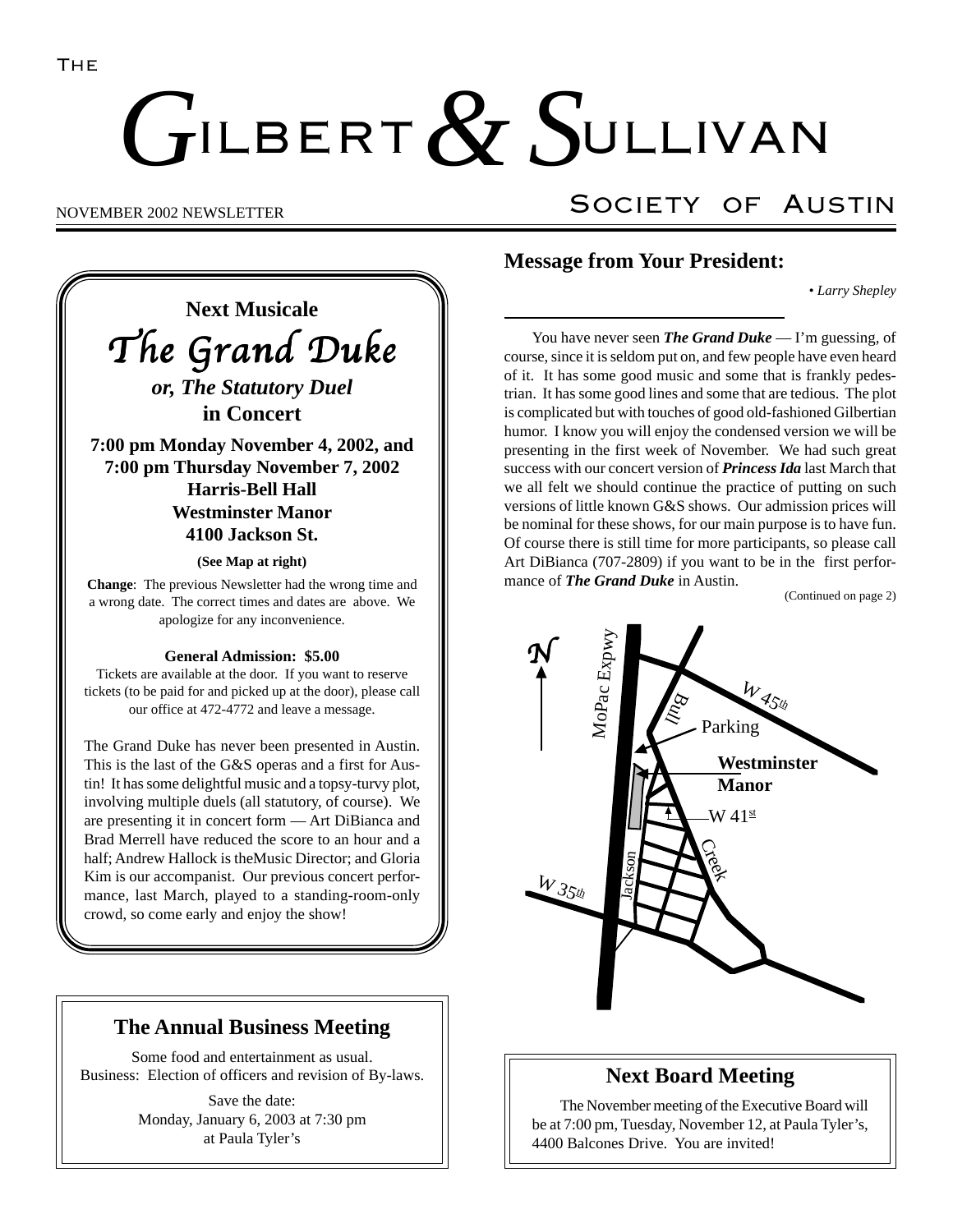## Page 2

#### (Continued from page 1)

The next-to-last G&S opera was *Utopia, Limited*, which has been described by Isaac Goldberg (in **The Story of Gilbert and Sullivan**, 1935) as "more limited than Utopian." Goldberg goes on to trash *The Grand Duke*, calling Gilbert a played out humorist and Sullivan's music a fountain run dry. Frankly, neither *Utopia* nor *Duke* are up to the standards of *The Mikado*, but then neither is *Oklahoma* or *Cats*. In the case of *The Grand Duke*, I can tell you from my role as First Flute (well, Only Flute) in the orchestra (which will be Gloria Kim, who is really excellent, on piano, and myself) that the music and plot are fine, lively, and fun.

At our last Board meeting, we discussed raising funds. Chris Buggé had previously had a good idea — and I and Allan Longacre are fleshing it out — for underwriting *Pirates*: He and I will put up funds under an agreement with The Society which will involve paying us each back if at all possible. (Please see Reba's article on the next page.)

Art DiBianca has served as chairperson of the Fundraising Committee and suggested that this position be rotated. Libby Weed is this month's chairperson, and we definitely invite youall to participate. We need to build up financial support.

In other action, we discussed our *Pirates in School* program, which although enthusiastically greeted by the students, needs someone who can devote the time needed to supervise it. Unfortunately this program will have to be given low priority for the time being.

Also, we spent some time talking about our By-laws. We have been given advice that they need substantial revision, both to conform to what is current practice and to make sure that you, as members and as G&S fans, have a proper participation in Society affairs. Look for further information about this important subject in the next Newsletter and at the January business meeting.

Finally, we talked about *Pirates* next summer. In spite of financial questions still unresolved, we can be assured that it will be a great production. Rafe MacPhail and Jeffrey Jones-Ragona will once again unite to make sure that this all-American opera (it did open in the U.S., after all!) will be all that it can be. Dan Smith is signing on as Executive Producer — this is the threesome which was so successful with *The Mikado* a few years ago. Don't look for a Broadway-type show; expect a traditional G&S opera with all of its musical charm and literary hilarity in the style which cannot be beat!

### **G&S Mugs**

Tastefully designed with the G&S Logo. Only \$10. Call our office or write us for one of these handsome mugs (lead-free and microwave and dishwasher safe).





Reba & Len Gillman in *Iolanthe*, 1978



Jan Jones & Frank Delvy in *H.M.S. Pinafore*, 1989

The pictures above are from our **History**, available for only \$10 by calling our office at 472-4772.

#### **Randalls/Tom Thumb Good Neighbor Program**

Please register your Randall's Remarkable Card —Randalls will donate 1% of your bill to us (and up to two other charitable groups, if you wish). To register, visit the customer counter and use our name and number:

#### **Gilbert and Sullivan Society 10090**

This is an easy and cost-free (to you!) way to help us out.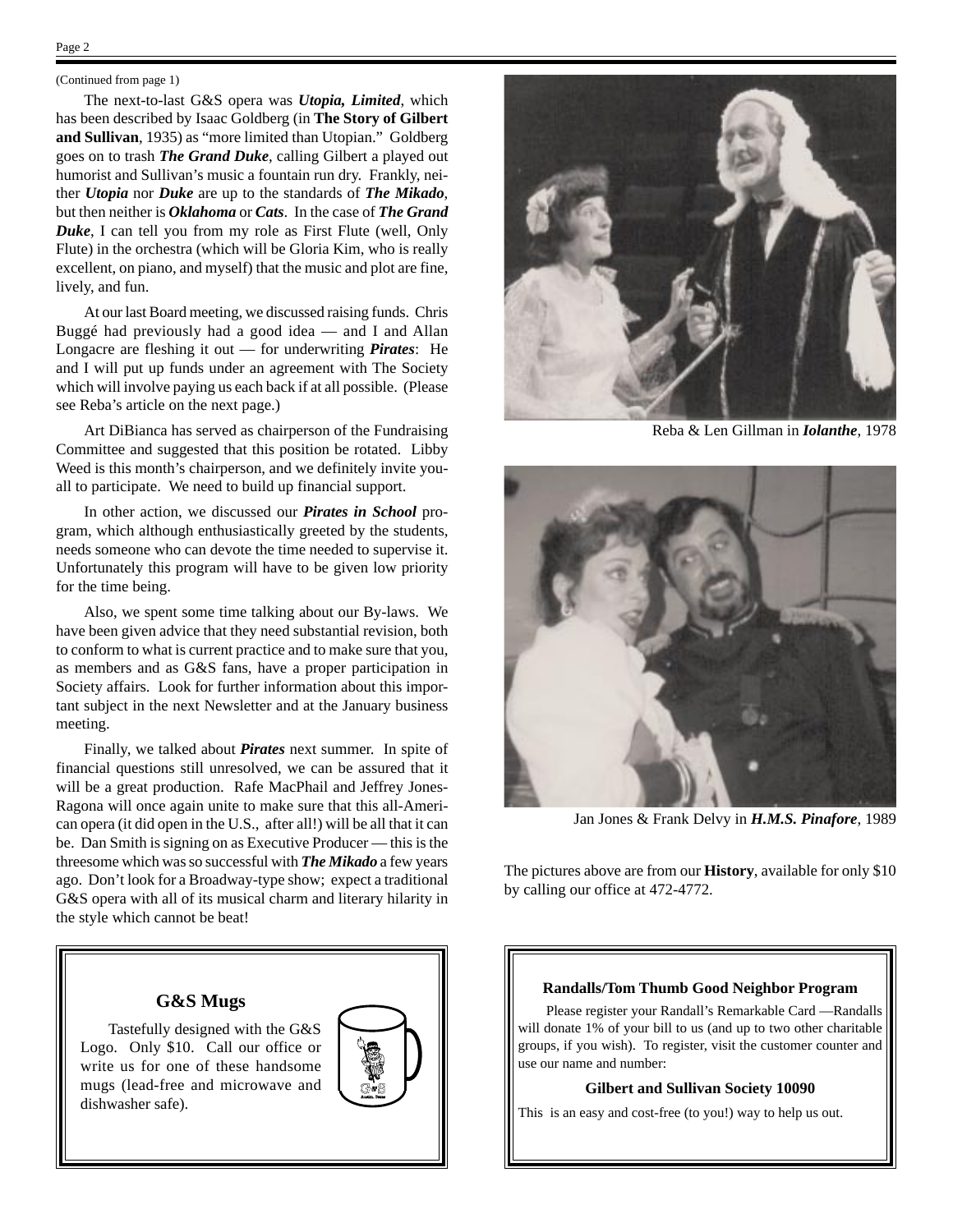## **\$ \$ \$**

Chris Buggé and Larry Shepley have come up with a generous and inventive approach to help meet our Society's financial need. They are putting up money to support our production of Pirates with the expectation, but not the guarantee, of getting it all back. A formal underwriting agreement will be signed to protect all parties. Any similar sponsorships or outright contributions are most welcome at this time.

As most of you realize, raising money in today's economy is very difficult. Cries for help are heard from every non-profit in the community, and nationwide as well. We are exploring all possible means of raising funds. For further information, call Larry Shepley at 327-1511.

*Reba Gillman, Secretary*



## **Help Us Sell Ads**

Look around at the places where you do business. Would any of them be willing to place a business cardsized ad in this Newsletter? (This announcement is that size, in a space  $2" \times 3.5"$ .) We will place up to four such ads per issue, at the introductory charge of \$20 per ad. Call our office at 472-4772, or send an e-mail to

info@gilbertsullivan.org.

## **News of Members**

**Steven Weinberg**, Jack S. Josey–Welch Foundation Chair in Science and Regental Professor at UTAustin, and 1979 Nobel prize winner, is one of our more illustrious members. He and his wife **Louise** (William B. Bates Chair for the Administration of Justice at the UTAustin School of Law) love theater, attend our yearly shows, and are often seen at other theaters in Austin. On October 3, 2002, Michael Barnes wrote a very interesting article in the *Austin American-Statesman XLent* about the play *Copenhagen*. The play is about a World War II conversation between two nuclear physicists, Niels Bohr and Werner Heisenberg. Weinberg, who knew both of them, served as technical adviser for this production. Larry Shepley, our President, who is also a physicist, says the play is excellent — he saw it in London a couple of years ago. It is playing at 8 pm Thursdays through Saturdays, and Sundays at 5 pm through November 3, at Don Toner's new theater, Austin Playhouse at Penn Field, 3601 S. Congress, Building C. For information call 476-0084.

**David Tampke**, who now lives in Marble Falls, sends greetings to everyone, and says he misses G&S in Austin. He writes that he is very much involved with the Hill Country Community Theater. They usually produce two musicals and four classic stage plays a year, with 10 to 14 performances each in a small theater (about 100 seats). He is also developing his baritone voice "after some intense sinus treatment."

**Lucy Shoe Meritt** may be visited at The Summit in Westlake, in the Health Care Center on the third floor. I had the floor wrong last month.



## Membership Form

We encourage you to join our Society. If you are a member, please check your membership renewal date on the top of the mailing label. If expired or near expiration, your membership needs to be updated! To correct your address, renew your membership, or become a member, complete this form, and mail it to us at:

The Gilbert & Sullivan Society of Austin P.O. Box 684542 Austin, Texas 78768–4542 Phone: 472-4772 (472-GSSA)

Name (as you want it to appear) \_\_\_\_\_\_\_\_\_\_\_\_\_\_\_\_\_\_\_\_\_\_\_\_\_\_\_\_\_\_\_\_\_\_\_\_\_\_\_\_ Phone (Day) \_\_\_\_\_\_\_\_\_\_\_\_\_\_\_\_\_\_\_\_\_\_\_\_ (Night) \_\_\_\_\_\_\_\_\_\_\_\_\_\_\_\_\_\_\_\_\_\_\_

Address \_\_\_\_\_\_\_\_\_\_\_\_\_\_\_\_\_\_\_\_\_\_\_\_\_\_\_\_\_\_\_\_\_\_\_\_\_\_\_\_\_\_\_\_\_\_\_\_\_\_\_\_\_\_\_\_\_\_\_

City, State, ZIP \_\_\_\_\_\_\_\_\_\_\_\_\_\_\_\_\_\_\_\_\_\_\_\_\_\_\_\_\_\_\_\_\_\_\_\_\_\_\_\_\_\_\_\_\_\_\_\_\_\_\_\_\_

E-mail address \_\_\_\_\_\_\_\_\_\_\_\_\_\_\_\_\_\_\_\_\_\_\_\_\_\_\_\_\_\_\_\_\_\_\_\_\_\_\_\_\_\_\_\_\_\_\_\_\_\_\_\_\_

What company do you work for?

| agaicss, ichew your membership, or             |  |  |
|------------------------------------------------|--|--|
| Please check membership category:              |  |  |
| Individual: \$20                               |  |  |
| □ Family/Group: \$30                           |  |  |
| $\Box$ Youth (18 & under): \$10                |  |  |
| $\Box$ Senior (65 & over): \$10                |  |  |
| Membership benefits include our                |  |  |
| Newsletter & 10% discount on tickets.          |  |  |
| $\Box$ My donation of $\_\_\_\_\$ is enclosed. |  |  |
| (For levels & privileges, see below.)          |  |  |
| $\Box$ I'm interested in becoming a business   |  |  |
| sponsor. Please call me.                       |  |  |
| $\Box$ I'm interested in volunteering.         |  |  |
|                                                |  |  |

Please consider contributing to The Society at one of the following **Donor Levels**: **Patron** (\$50-\$99), **Grand Duke or Duchess** (\$100-\$249); **Major General** (\$250-\$499); **Pooh-Bah** (\$500-\$999); **Pirate King** (\$1000-\$2499); **Savoyard** (\$2500 & up). Donors receive various benefits, including membership, listing in programs, and other benefits. Please call our office for further information.